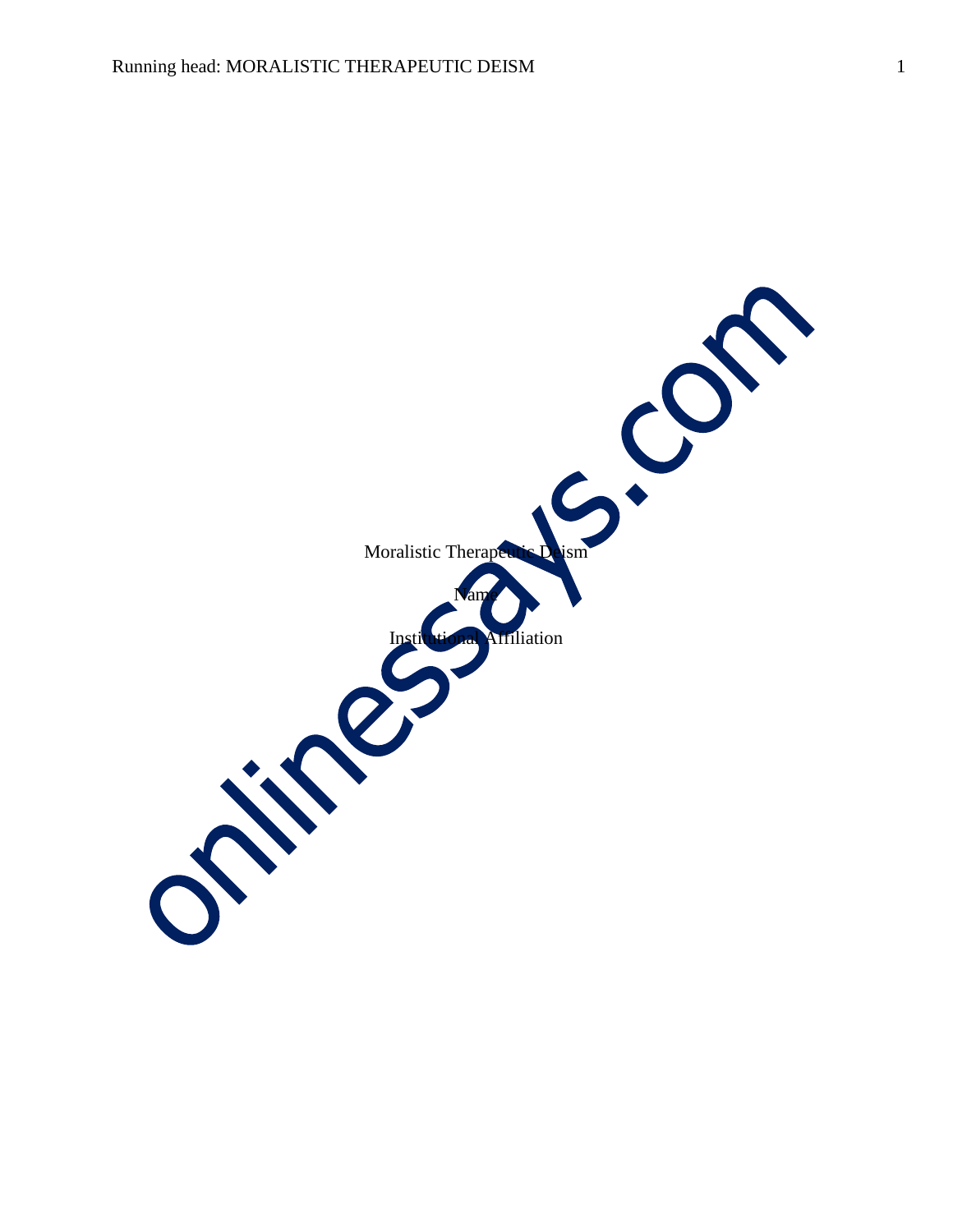## Moralistic Therapeutic Deism

Most of the beliefs contained in Moralistic Therapeutic Deism are not a real reflection of the society today. One of the ideas states that being a good person has the guarantee of going to heaven after physical death. However, this is not a principle that guides most populations in the world today. Scriptures describe hell as a place of suffering (Matthew 13:50, NIV), and nobody would wish to suffer over being happy, yet many live in sin. Death can pounce on any anytime, and this fact would motivate people to lead righteous lives in preparation for entry into heaven, yet a majority of them are evil and do not seem to believe in the existence of heaven.

The idea that God wishes human beings to treat each with fairness does not stand a place in the modern era. Considering the rise in crime against humanity, it is evident that most people are selfish and do not wish their fellow human beings well. Terrorism activities have increased which lead to deaths of innocent people, the wealthy oppress the poor and turn them into their servants, and disadvantaged populations are vulnerable to rape and other injustices. These acts would not exist if people believed that God intends everyone to treat their neighbors as their brothers and love them uncond

The present society does not believe in God as the creator of earth and that He keeps watch over every creation. The number of atheists, populations who do not believe in the existence of God, is on the rise. Others have turned to idol worship and challenge the power of God in sustaining human life. It is also untrue that life's goal is to be happy and appreciative of oneself. Many youths make efforts to change their physique such as bleaching their skin and enlarging their hips because they are unhappy with their looks.

It is, however, true that people turn to God when they are needy and shun Him when their problems are over. It is, for this reason, that majority of the wealthy populations rarely develop a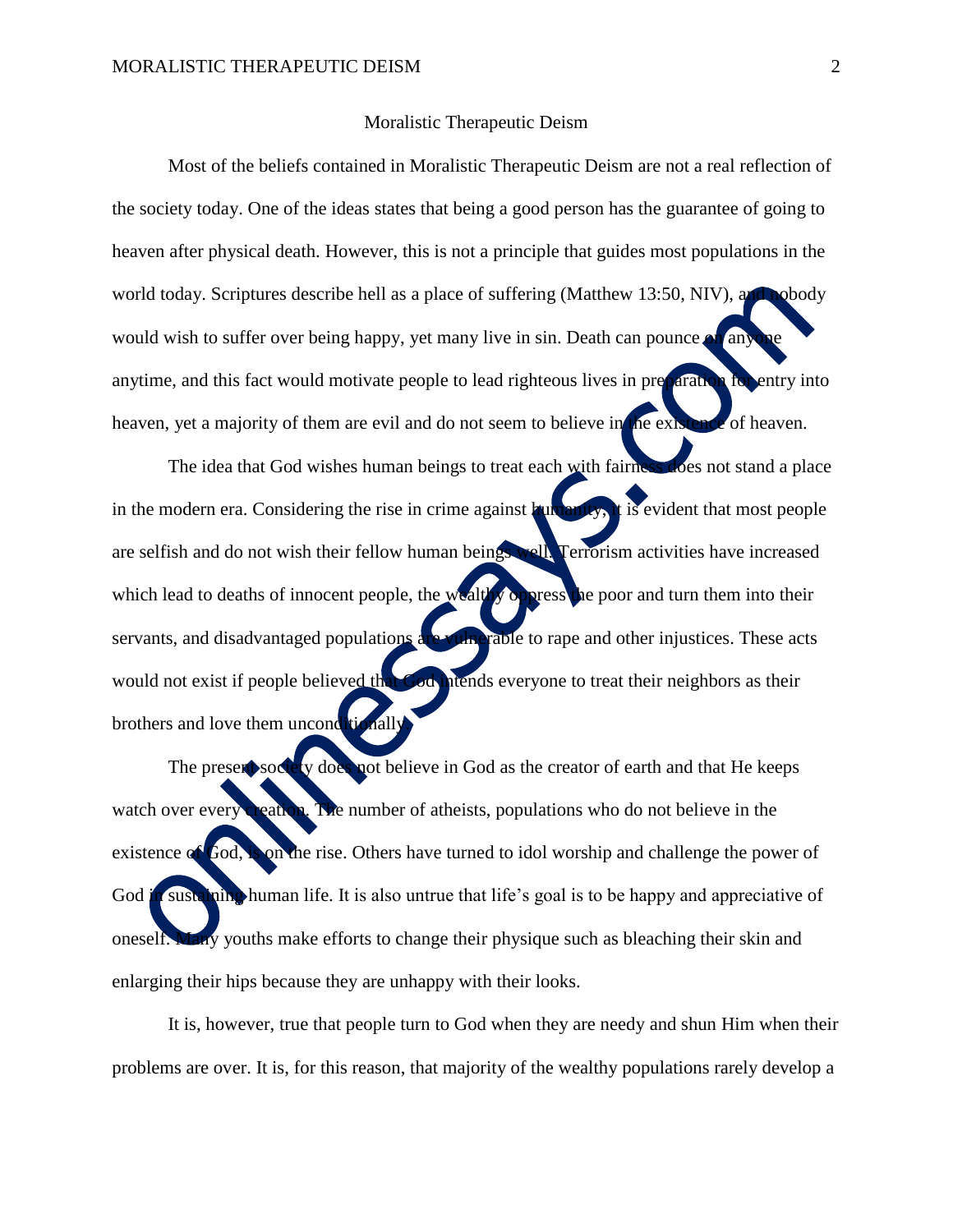## MORALISTIC THERAPEUTIC DEISM 3

relationship with God while the poor always crowd churches awaiting miracles. Nevertheless, this alone is not sufficient to argue that Moralistic Therapeutic Deism reflects the views of the world.

resolution